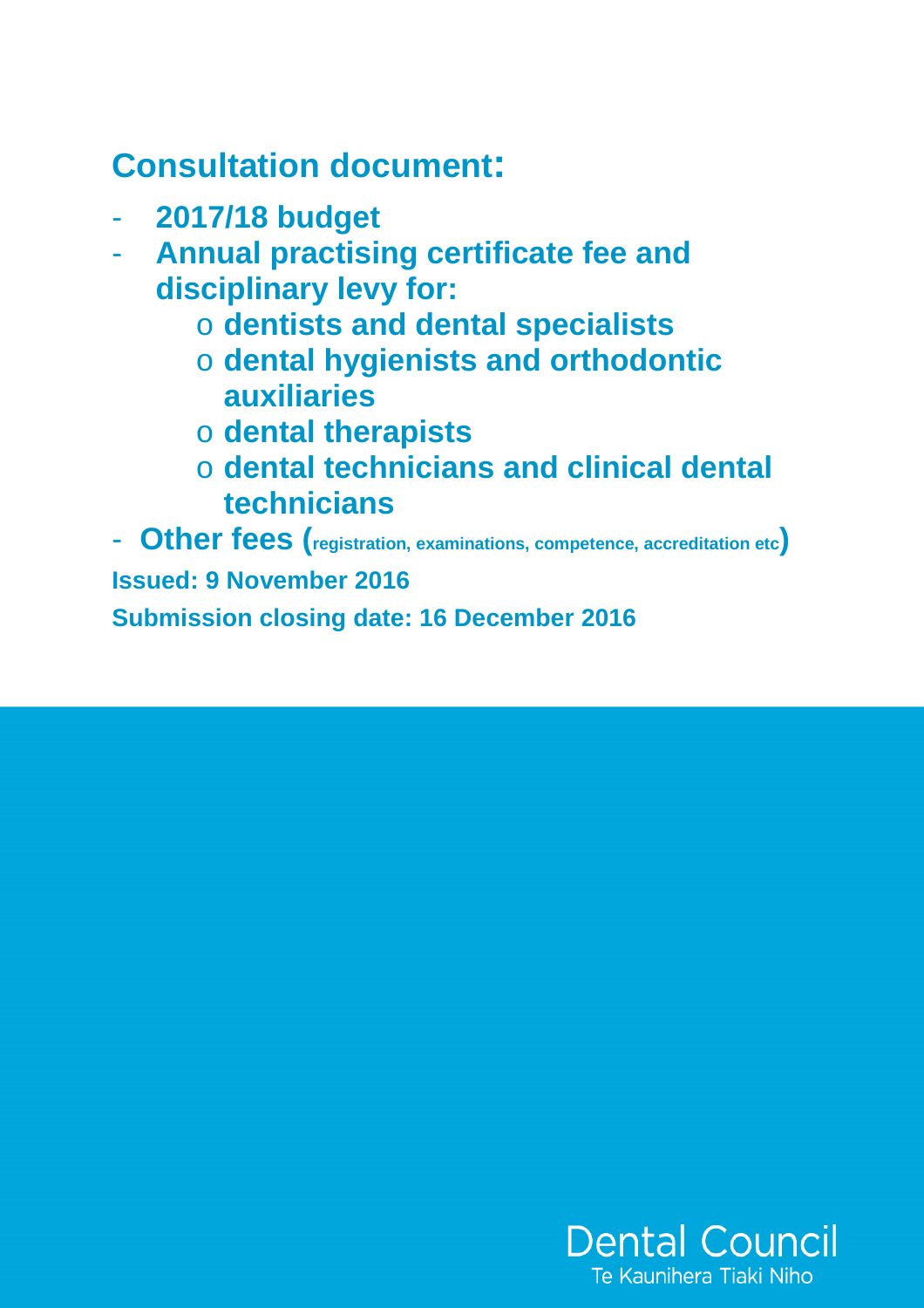## 1. Introduction

Health practitioner annual practising certificate ("APC") fees and disciplinary levies are set by health regulatory authorities under sections 130 and 131 of the Health Practitioners Competence Assurance Act 2003 (the "Act").

The Dental Council ("Council") is required to consult with stakeholders on the 2017/18 budgets, the APC fees and disciplinary levies for oral health practitioners<sup>1</sup>, and registration, examination, competence programme, fitness to practice and other miscellaneous fees.

The purpose of this consultation document is to seek submissions from stakeholders on the:

- 2017/18 budget
- APC fees and disciplinary levies for dental therapists, dental hygienists (including orthodontic auxiliaries), dental technicians and clinical dental technicians for the recertification year commencing 1 April 2017; dentists and dental specialists for the recertification year commencing 1 October 2017
- registration, examination, competence programme, fitness to practice and other miscellaneous fees effective from 1 April 2017.

This is the first year that Council is consulting on the dentist and dental specialist APC fees and disciplinary levy at the time of consulting on the budget. The intention is to streamline communication and allow stakeholders to consider the budget and proposed fees together.

Council is seeking stakeholder feedback on its proposals by **16 December 2016**. The consultation period will enable feedback to be considered by Council at its January 2017 meeting, prior to giving its approval to the gazetting of the APC fee and disciplinary levy schedule.

Council is required to give notice giving effect to any change in APC fee and disciplinary levy in the New Zealand Gazette.

## 2. Background

 $\overline{a}$ 

Council abides by the good practice guidelines established by both the Office of the Auditor-General and by Treasury. Council is committed to ensuring that it operates in a cost effective manner and strives to maintain a balance between ensuring the efficient and effective discharge of its public safety obligations and practitioner affordability. Upon this basis, the Council's budget, and its fees and levies are calculated on a full cost recovery basis.

The level of APC fee per practitioner depends on the budgeted number of practitioners, each profession's share of budgeted Council costs including capital expenditure, direct profession income and expenditure budgets and minimum reserve levels set for each profession under the Council's Level of Reserves Policy.

Appropriate operational reserve levels are maintained through prudent budgeting and forecasting, by rationing and prioritising resources and by adjusting annual practising fees to not only meet operational activities, but also to provide a buffer against an unknown number of competence cases, appeals or judicial reviews. In this way the financial viability of the Council is sustained.

All financial tables have been included in appendix 1.

All values shown in this consultation document are exclusive of GST except where explicitly stated in tables six to nine.

 $1$  Dentists & dental specialists, dental therapists, dental hygienists & orthodontic auxiliaries, and dental technicians & clinical dental technicians.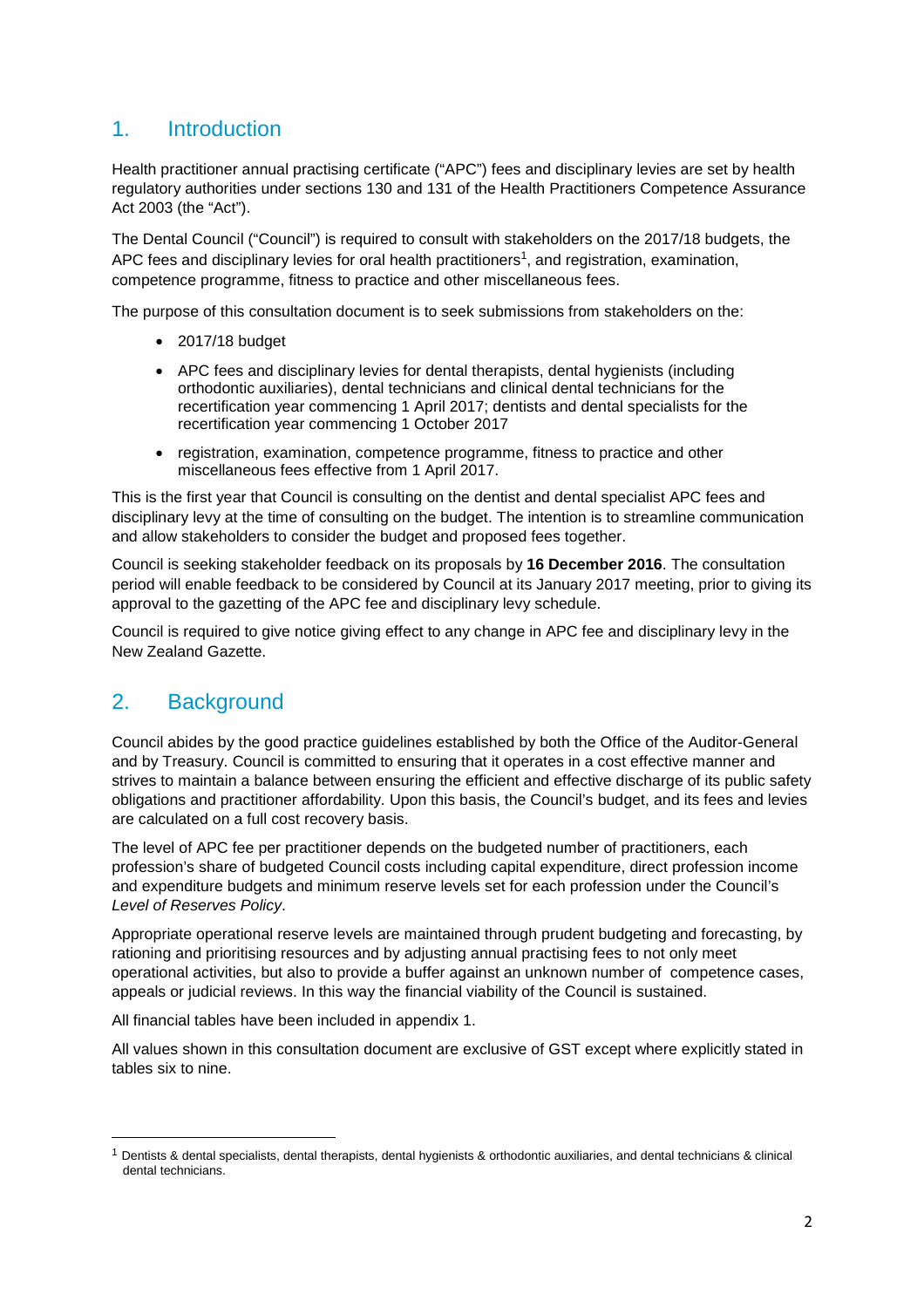## 3. 2017/18 budget

#### Overall position

Council has budgeted for an overall surplus of \$81,967 for 2017/18 (table 1).

In addition to its regulatory functions, Council has initiated or planned for projects focused on delivering against its five strategic priorities:

- SP1: Standards—complete and embed standards of clinical competence, cultural competence and ethical conduct
- SP2: Engagement—to grow understanding of, and engagement with, the Dental Council
- SP3: Lifelong practitioner competence—introduce an effective, quality assured framework for ensuring ongoing practitioner competence
- SP4: A capable organisation—to ensure we have the appropriate policies, systems and resources to deliver our functions—smarter, more consistently, and in accordance with our principles and values
- SP5: Governance—review and refresh our governance model

The 2017/18 budget will allow Council to fulfil its regulatory functions, deliver projects towards the strategic plan, including infrastructure investment; and manage reserves by profession to the required minimum level.

#### Allocation of net Council expenditure to the professions

Net Council expenditure is equivalent to Council income (for example interest earned on term deposits) less Council expenditure. This typically results in a net Council deficit, which is reallocated to each of the professions based on the amount of time spent by Council and Council staff providing services to each profession.

The budgeted net Council expenditure for 2017/18 is a \$2,851,084 (table 2).

Detailed time recording has been applied against the net Council expenditure to determine the proportion to be allocated to each profession. Time spent by Council each year providing services to the individual professions is anticipated to fluctuate as it reflects activities such as recertification or consideration of notifications related to competence, health or disciplinary issues.

A comparison of time spent serving each profession using the 2017/18 net Council expenditure, excluding the capital replacement APC fee, illustrates how the allocation of cost based on Council time has moved across the professions (table 3). This has an impact on the calculation of the APC fee.

From an operational perspective the allocation of the net Council expenditure results in the following net operating surplus / (deficits) for each profession (table 4).

- dentists and dental specialists: \$116,379
- dental hygienists and orthodontic auxiliaries: \$15,555
- dental therapists: \$32,330
- dental technicians and clinical dental technicians: \$(8,430)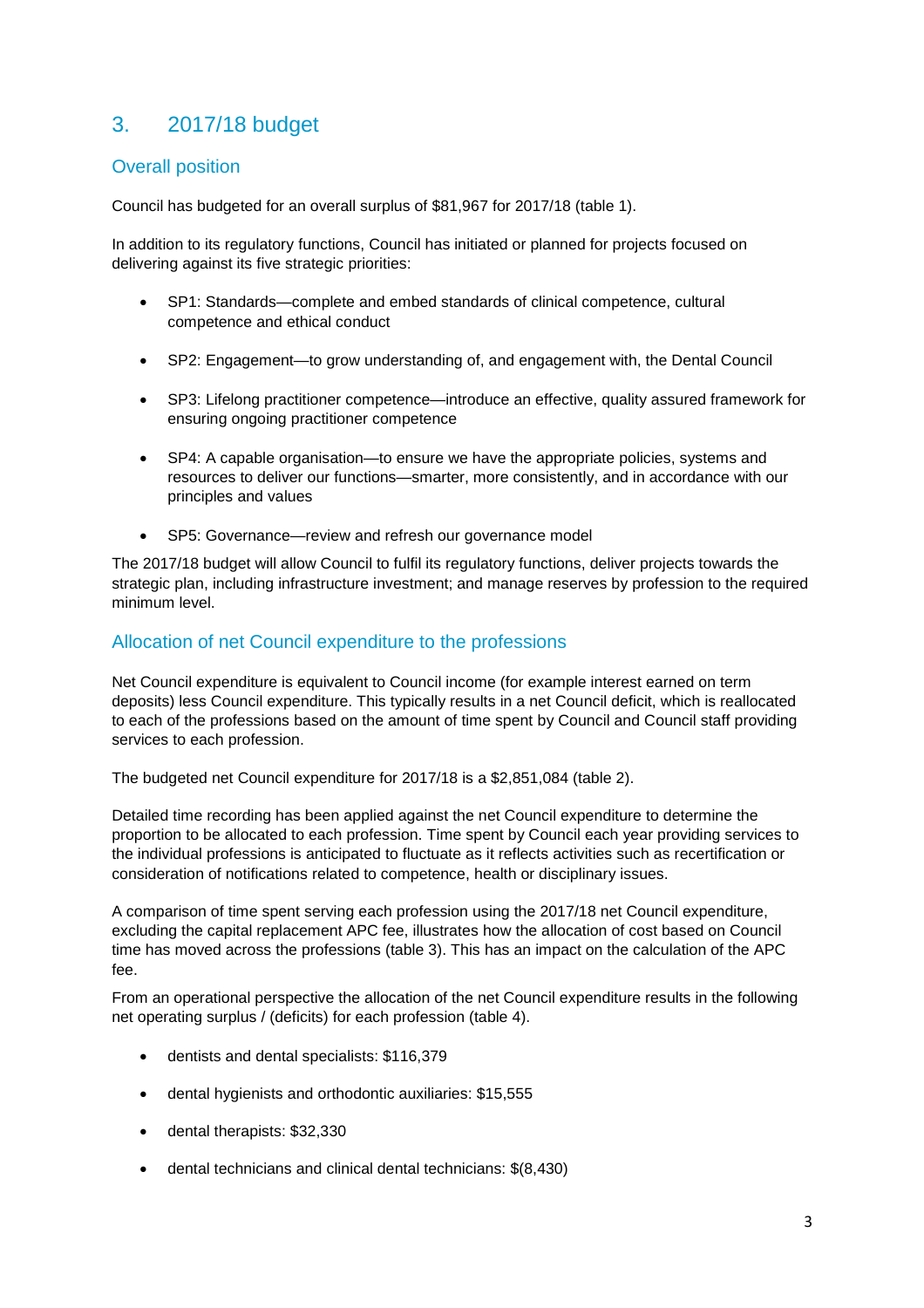### Capital expenditure

Capital expenditure of \$431k is budgeted for 2017/18 (table 5). This includes the roll-out of the integrated IT platform (\$411k) which will allow all practitioners to complete recertification online.

As a result of the budgeted capital expenditure, the proposed capital replacement reserve APC fee is \$62.71 per practitioner for 2017/18.

#### Dentists and dental specialists

The proposed APC fee for dentists and dental specialists is \$888.16 and the disciplinary levy is \$159.90, a total amount payable of \$1,048.06, excluding GST. Subject to consultation, the APC fee and disciplinary levy would take effect from 1 October 2017.

Please note, this is the first year that we are consulting with dentists and dental specialists on their APC fee at the same time of consulting on the budget for the next financial year. Previously, we have consulted separately with the profession at a time closer to the beginning of the APC year (1 October). Following feedback from the previous consultation, we have brought forward the consultation on the dentist and dental specialist APC fee and disciplinary levy so that it coincides with the budget.

However, should there be a significant increase in the cost of managing cases associated with health or competence (which affects the APC fee) or disciplinary cases (which affects the disciplinary levy), and that increase cannot be managed through the retention of the minimum reserve levels, then we will consult again in July or August.

#### **APC fee**

A minimum operating reserve balance of \$1,188,963 is required to sustain the dentist and dental specialist profession. The 2017/18 budgeted operating reserve closing balance is budgeted at \$1,130,911. Therefore, the reserve will be increased by \$29,026 (\$12.85 per practitioner).

Council proposes to set the 2017/18 dentist and dental specialist APC fee at \$888.16 plus GST (table 6). This is an increase per practitioner of \$17.33 in the dentist APC fee in 2017/18 and is primarily due to:

- a reduction in the 2017/18 APC fee of \$2.59 due to operational efficiencies and a reallocation of net Council expenditure based on the proportion of time spent serving the profession
- the profession's share of the investment in capital expenditure (\$7.07 per practitioner), the most significant being the roll-out of the integrated IT platform which will support online recertification
- an increase of \$12.85 required to maintain the operational reserve at the prescribed level. The key driver of this is the movement in the time spent by Council from managing disciplinary cases to managing cases which are covered by the operational reserve such as competence and health in 2016/17.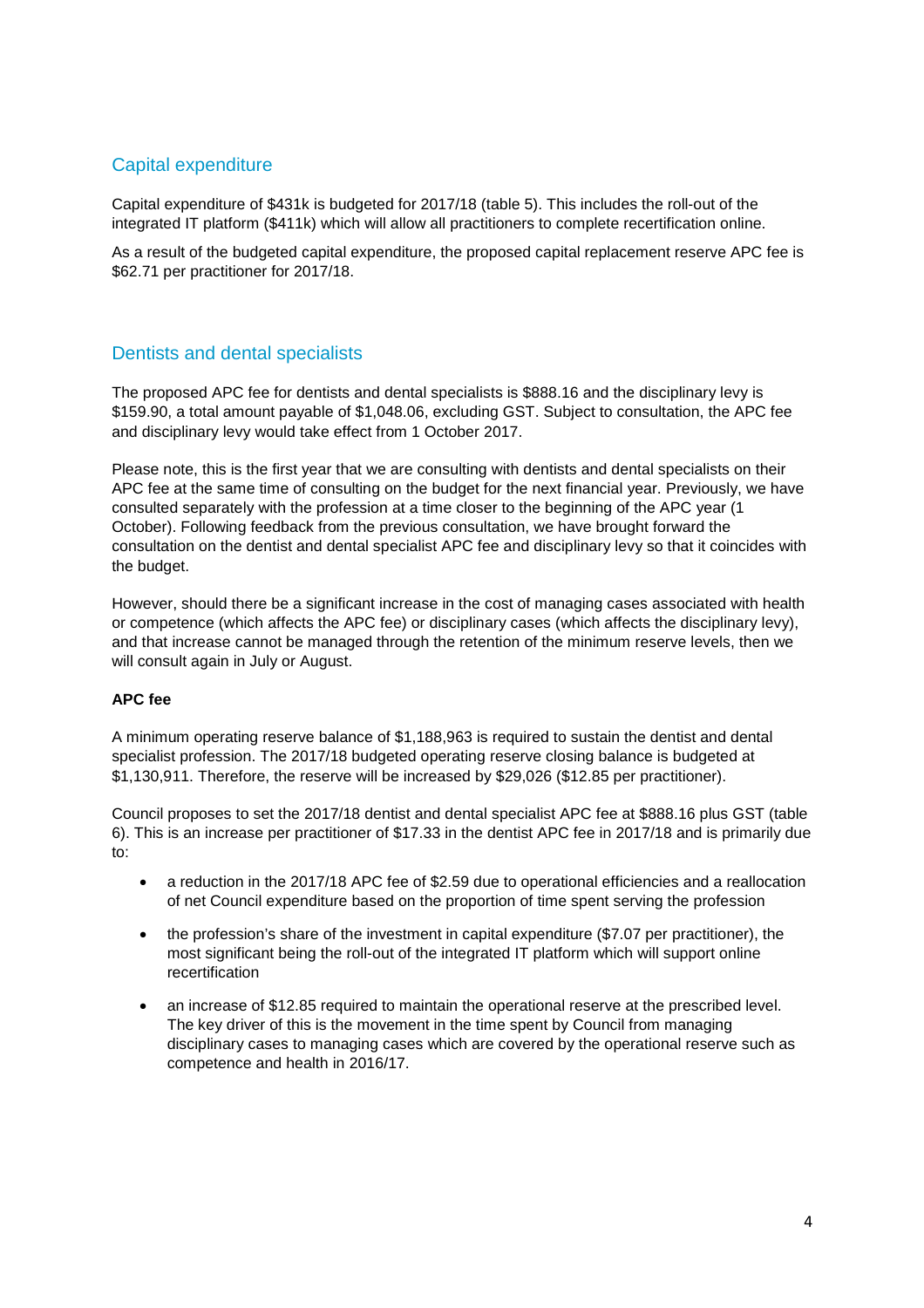#### **Disciplinary levy**

A minimum disciplinary reserve balance of \$233,816 is required to sustain the dentist and dental specialist profession. The 2017/18 budgeted disciplinary reserve closing balance is \$262,701. As a result, \$28,885 (\$12.79 per practitioner) will be returned to the profession via a reduction against the proposed disciplinary levy.

Council proposes to set the dentist 2016/17 disciplinary levy at \$159.90 plus GST (table 6), an increase of \$63.56 per practitioner compared to \$96.34 in 2016/17. This increase reflects the higher level of disciplinary expenditure anticipated in 2017/18 based on the current caseload, combined with a lower refund of disciplinary reserves held in excess of minimum levels when compared to the previous year. The refund is as prescribed in the Council's Level of Reserves Policy.

#### Dental hygienists and orthodontic auxiliaries

The proposed APC fee for dental hygienists and orthodontic auxiliaries is \$561.62 and the disciplinary levy a refund of \$4.34, a total amount payable of \$557.29, excluding GST. Subject to consultation, the APC fee and disciplinary levy would take effect from 1 April 2017.

#### **APC fee**

A minimum operating reserve balance of \$46,027 is required to sustain the dental hygienist and orthodontic auxiliary profession. The 2017/18 budgeted operating reserve opening balance is \$51,495. As a result, \$2,734 (\$3.42 per practitioner) will be returned to the profession via a reduction against the proposed APC fee.

Council proposes to set the 2017/18 dental hygienist and orthodontic auxiliary APC fee at \$561.62 plus GST (table 7). The decrease per practitioner of \$85.25 in the dental hygienist and orthodontic auxiliary APC fee in 2017/18 is primarily due to:

- the profession's share of the activity required to define the draft scope of practice for oral health therapists concludes in 2017/18
- the profession's share of the investment in capital expenditure (\$7.07 per practitioner), the most significant being the roll-out of the integrated IT platform which will support online recertification
- the Council returning surplus operational reserves to dental hygienists and orthodontic auxiliaries in accordance with the Council's Level of Reserves Policy.

#### **Disciplinary levy**

A minimum disciplinary reserve balance of \$32,000 is required to sustain the dental hygienist and orthodontic auxiliary profession. The 2017/18 budgeted disciplinary reserve opening balance is \$46,960 resulting in a refund of \$18.72 per practitioner.

The Council proposes an overall refund of \$4.34 plus GST (table 7) for the dental hygienist and orthodontic auxiliary 2017/18 disciplinary levy, as prescribed in the Council's Level of Reserves Policy.

#### Dental therapists

The proposed APC fee for dental therapists is \$623.99 and the disciplinary levy a refund of \$2.24, a total amount payable of \$621.75, excluding GST. Subject to consultation, the APC fee and disciplinary levy will take effect from 1 April 2017.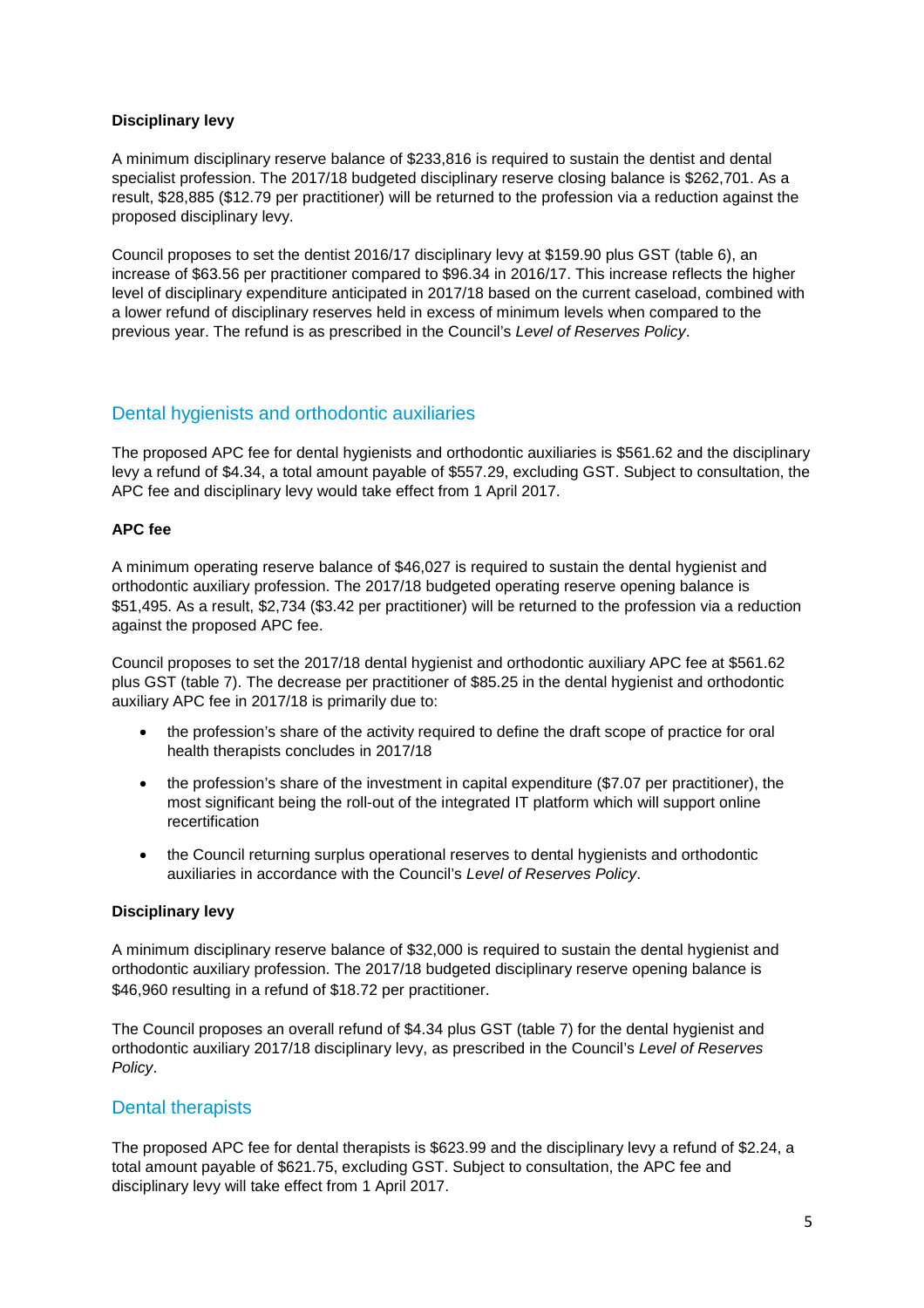#### **APC fee**

A minimum operating reserve balance of \$52,537 is required to sustain the dental therapist profession. The 2017/18 budgeted operating reserve opening balance is \$29,805. Therefore, the reserve will be increased by \$11,366 (\$12.81 per practitioner).

Council proposes to set the 2017/18 dental therapist APC fee at \$623.99 plus GST (table 8). The decrease per practitioner of \$71.46 is primarily due to:

- the profession's share of the activity required to define the draft scope of practice for oral health therapists concludes in 2017/18
- the profession's share of the investment in capital expenditure (\$7.07 per practitioner), the most significant being the roll-out of the integrated IT platform which will support online recertification
- the Council returning surplus operational reserves to dental therapists in accordance with the Council's Level of Reserves Policy.

#### **Disciplinary levy**

A minimum disciplinary reserve balance of \$32,000 is required to sustain the dental therapist profession. The 2017/18 budgeted disciplinary reserve opening balance is \$39,207. As a result, \$7,207 (\$8.13 per practitioner) will be returned to the profession via a reduction against the proposed disciplinary levy.

Council proposes an overall refund of \$2.24 plus GST (table 8) for the dental therapist 2017/18 disciplinary levy, as prescribed in the Council's Level of Reserves Policy.

#### Dental technicians and clinical dental technicians

The proposed APC fee for dental technicians and clinical dental technicians is \$613.39 and the disciplinary levy a refund of \$9.40, a total amount payable of \$603.99, excluding GST. Subject to consultation, the APC fee and disciplinary levy will take effect from 1 April 2017.

#### **APC fee**

A minimum operating reserve balance of \$23,037 is required to sustain the dental technician and clinical dental technician profession. The 2017/18 budgeted operating reserve opening balance is \$60,543. As a result, \$18,753 (\$53.58 per practitioner) will be returned to the profession via a reduction against the proposed APC fee.

Council proposes to set the 2017/18 dental technicians and clinical dental technicians APC fee at \$613.39 plus GST (table 9). The increase per practitioner of \$85.93 is primarily due to:

- the profession's share of the investment in capital expenditure (\$7.07 per practitioner), the most significant being the roll-out of the integrated IT platform which will support online recertification; and
- the Council returning surplus operational reserves to dental technicians and clinical dental technicians in accordance with the Council's Level of Reserves Policy which is lower than in previous years.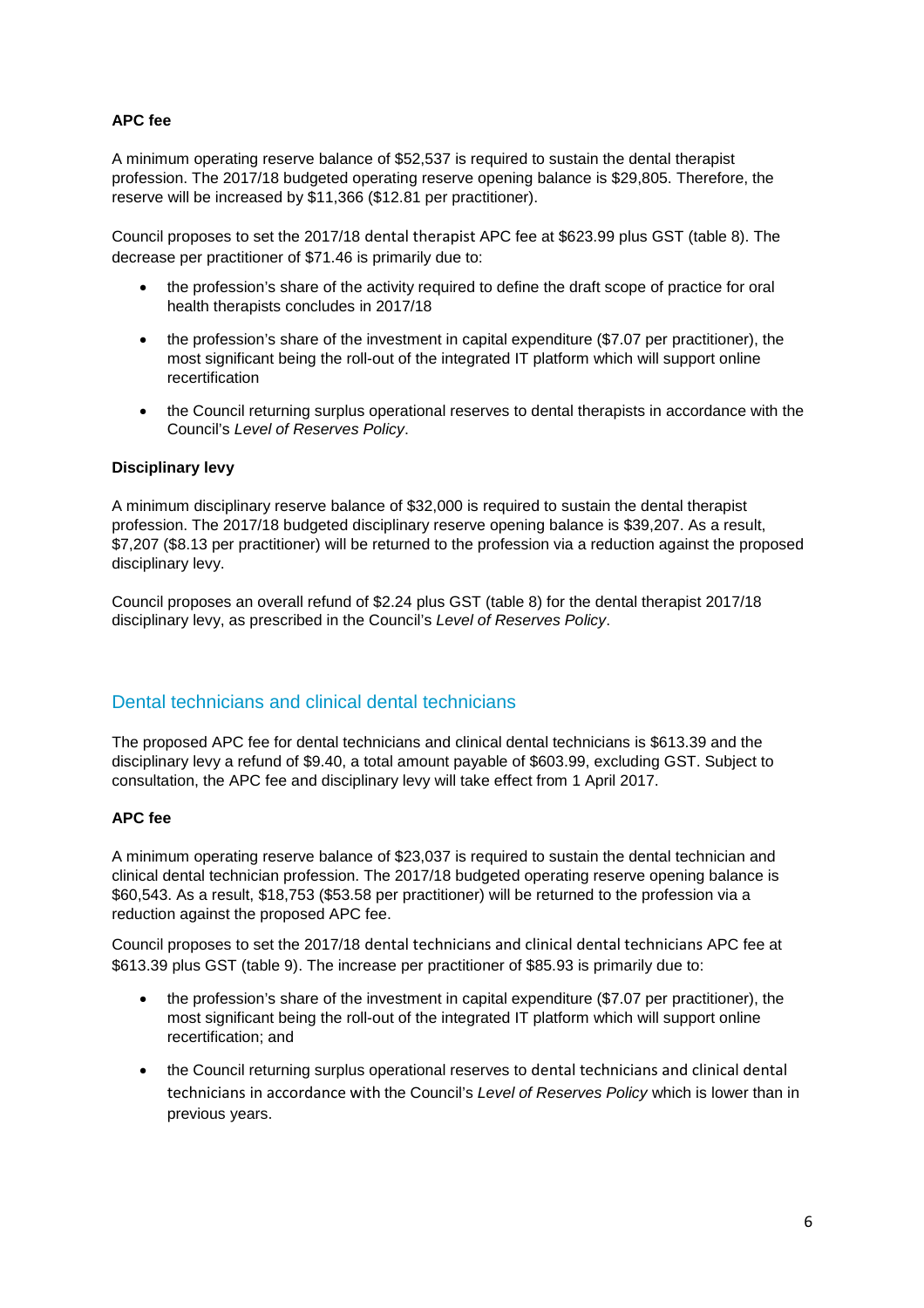#### **Disciplinary levy**

A minimum disciplinary reserve balance of \$32,000 is required to sustain the dental technicians and clinical dental technicians profession. The 2017/18 budgeted disciplinary reserve opening balance is \$46,085. As a result, \$14,085 (\$40.24 per practitioner) will be returned to the profession via a reduction against the proposed disciplinary levy.

Council proposes an overall 2017/18 disciplinary levy refund of \$9.40 plus GST (table 9) for the dental technicians and clinical dental technicians. The refund is as prescribed in the Council's Level of Reserves Policy.

## 4. Proposed 2017/18 annual practising certificate fee

The following table sets out the proposed 2017/18 APC fee, as detailed above, for each profession:

| Profession                                         | Calculated<br>fee<br>$\$\$ | Min.<br>operational<br>reserve adj.<br>\$. | <b>Net</b><br>proposed<br>fee<br>S |
|----------------------------------------------------|----------------------------|--------------------------------------------|------------------------------------|
| Dentists and dental specialists                    | 875.31                     | 12.85                                      | 888.16                             |
| Dental hygienists and orthodontic auxiliaries      | 565.05                     | (3.42)                                     | 561.62                             |
| Dental therapists                                  | 611.17                     | 12.81                                      | 623.99                             |
| Dental technicians and clinical dental technicians | 666.97                     | (53.58)                                    | 613.39                             |
|                                                    |                            |                                            |                                    |

## 5. Proposed 2017/18 disciplinary levy

The following table sets out the proposed 2017/18 disciplinary levy, as detailed above, for each profession:

| Profession                                         | Calculated<br>levy<br>$\frac{1}{2}$ | Min.<br>disciplinary<br>reserve adj.<br>S. | <b>Net</b><br>proposed<br>levy<br>$\boldsymbol{\mathsf{S}}$ |  |
|----------------------------------------------------|-------------------------------------|--------------------------------------------|-------------------------------------------------------------|--|
| Dentists and dental specialists                    | 172.69                              | (12.79)                                    | 159.90                                                      |  |
| Dental hygienists and orthodontic auxiliaries      | 14.39                               | (18.72)                                    | (4.34)                                                      |  |
| Dental therapists                                  | 5.88                                | (8.13)                                     | (2.24)                                                      |  |
| Dental technicians and clinical dental technicians | 30.84                               | (40.24)                                    | (9.40)                                                      |  |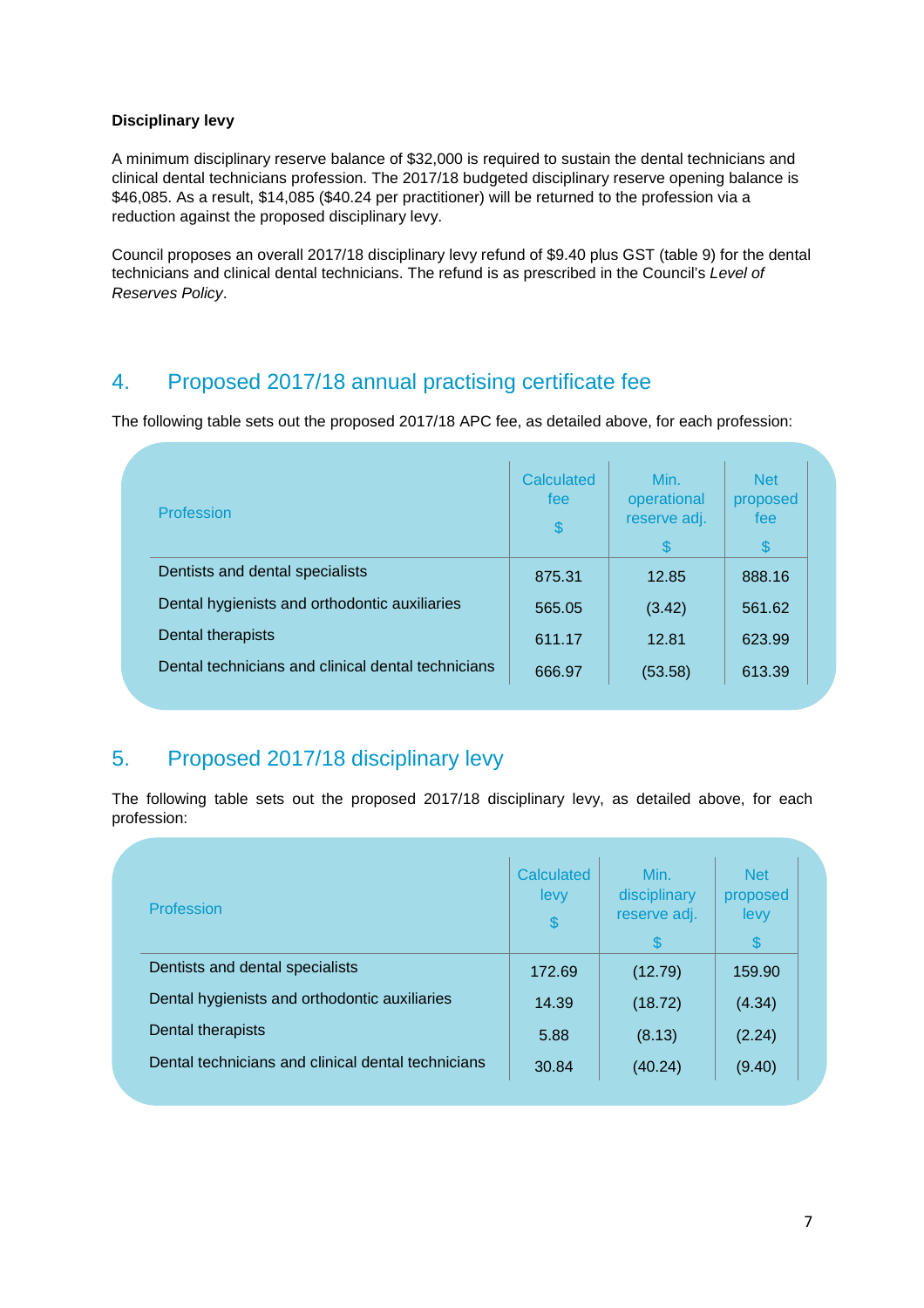## 6. Adjustments to other fees

All other fees have been uplifted by the Consumer Price Index (CPI) of 2.0% as sourced from the Reserve Bank Monetary Policy Statement March 2016 (appendix 2).

## 7. Consultation proposals

The Council is consulting on:

- 1. The 2017/18 budget
- 2. All other fees (registration, examination, competence, health accreditation etc.)
- 3. an APC fee for
	- a. dentists and dental specialists of \$888.16 plus GST
	- b. dental hygienists and orthodontic auxiliaries of \$561.62 plus GST
	- c. dental therapists of \$623.99 plus GST
	- d. dental technicians and clinical dental technicians of \$613.39 plus GST
- 4. a CPI adjustment equivalent to 2.0% for all other fees

The Council is setting:

- 5. a disciplinary levy for:
	- a. dentists and dental specialists of \$159.90 plus GST
	- b. a refund of \$4.34 plus GST for dental hygienists and orthodontic auxiliaries
	- c. a refund of \$2.24 plus GST dental therapists
	- d. a refund of \$9.40 plus GST dental technicians and clinical dental technicians

 The dentists and dental specialists APC fee and disciplinary levy shall apply from 1 October 2017. All other fees and levies shall apply from 1 April 2017.

### 8. Submissions

The objective of the consultation is to gather views from stakeholders to enable the Council to make a final decision on the proposals.

Council is consulting on the above proposals with oral health practitioners, relevant associations and societies, the Ministry of Health, District Health Boards and other organisations with an interest. The proposals will also be published on the Council's website, with a similar invitation to comment.

Submissions received will be published on the Council's website shortly after receipt, and will remain there as a public document. All personal contact details will be removed from submissions. Council does reserve the right not to publish any derogatory or inflammatory submissions.

As this is a public consultation, "in confidence" information will only be accepted under special circumstances. Please contact us before submitting material in confidence.

Council invites comments on the proposals which must be received in its office by **5pm on Friday 16 December 2016** after which the Council will consider all submissions before finalisation.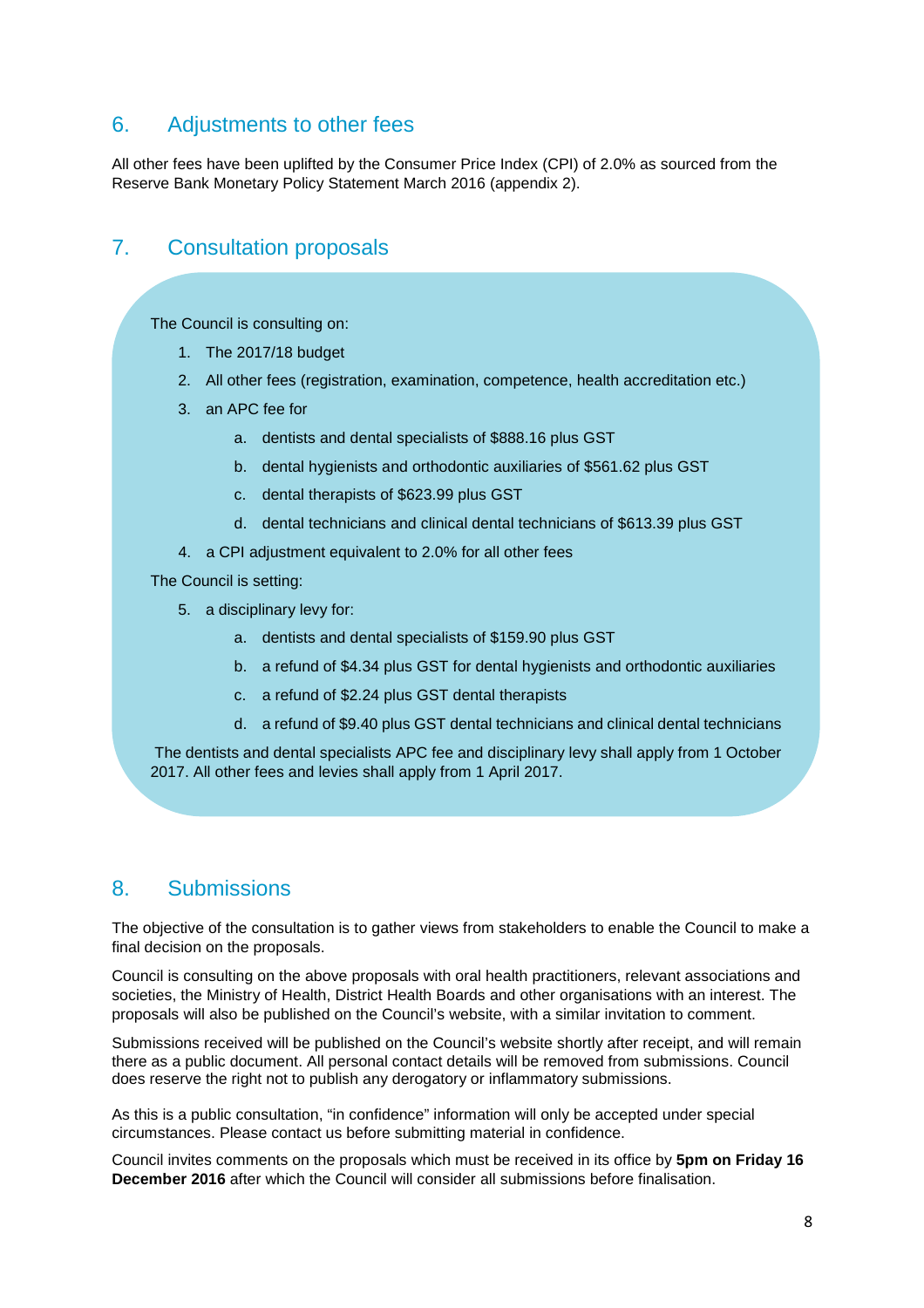Responses should be sent to:

Dental Council PO Box 10-448 Wellington 6143 Fax: 04 499 1668 Email: consultations@dcnz.org.nz

Yours sincerely,

Marie Warner Chief Executive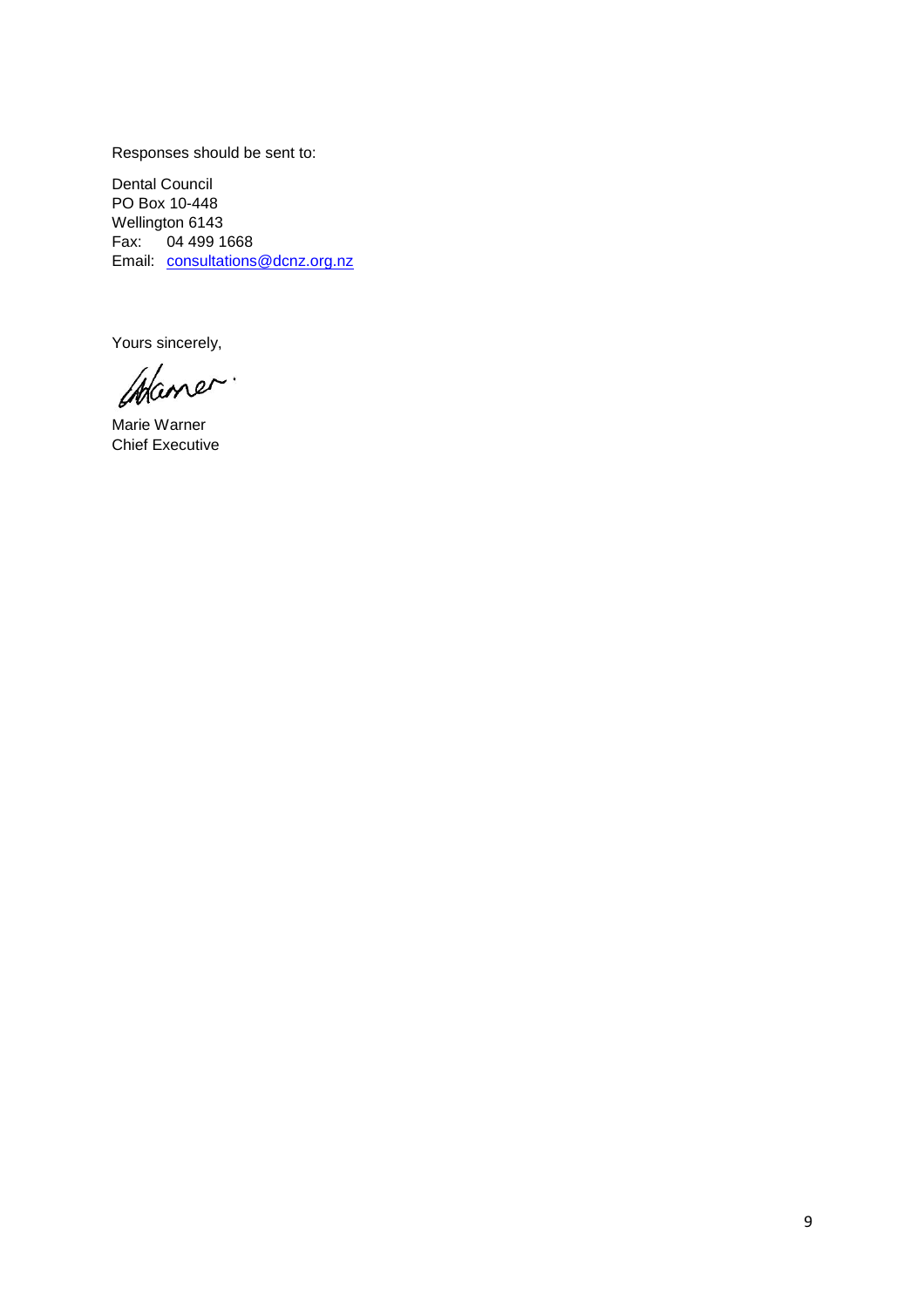## Appendix 1: 2017/18 budget

## **Table 1: Consolidated Dental Council surplus / (deficit)**

| <b>Dental Council financial performance</b> | 2015/16       | 2016/17       | 2017/18       |
|---------------------------------------------|---------------|---------------|---------------|
|                                             | <b>Actual</b> | <b>Budget</b> | <b>Budget</b> |
| <b>Summary</b>                              |               |               |               |
| <b>Total Council operating income</b>       | 3,336,868     | 3,457,446     | 3,722,919     |
| Total Council disciplinary income           | 487,850       | 84,212        | 382,736       |
| Total income                                | 3,824,718     | 3,541,658     | 4,105,655     |
| <b>Total Council operating expenditure</b>  | 3,572,890     | 3,615,700     | 3,597,285     |
| Total Council disciplinary expenditure      | 146,700       | 262,100       | 426,403       |
| Total Council expenditure                   | 3,719,590     | 3,877,800     | 4,023,688     |
| <b>Total Council surplus (deficit)</b>      | 105,128       | (336, 142)    | 81,967        |

#### **Table 2: Net Council expenditure prior to allocation to the professions**

| <b>Council activity</b>                                        | 2015/16        | 2016/17        | 2017/18       |
|----------------------------------------------------------------|----------------|----------------|---------------|
| \$                                                             | <b>Actual</b>  | <b>Budget</b>  | <b>Budget</b> |
| <b>Income</b>                                                  |                |                |               |
| Capital replacement (APC fees)                                 | 226,130        | 211,049        | 269,339       |
| Other Council income                                           | 118,801        | 95,216         | 46,679        |
| <b>Total Income</b>                                            | 344,931        | 306,265        | 316,018       |
| <b>Expenditure</b>                                             |                |                |               |
| <b>General administration expenditure</b>                      | 1,861,418      | 2,318,600      | 2,230,146     |
| Audit, legal, insurance and financial<br>expenses              | 90,241         | 92,900         | 93,836        |
| Building and infrastructure expenses                           | 175,613        | 175,900        | 178,603       |
| Personnel related costs                                        | 1,443,823      | 1,780,700      | 1,743,640     |
| Office costs                                                   | 51,024         | 51,100         | 45,000        |
| Depreciation expense                                           | 100,717        | 218,000        | 169,068       |
| <b>Ongoing workstreams</b>                                     | 818,944        | 635,000        | 724,106       |
| Council                                                        | 232,213        | 200,100        | 268,102       |
| Finance & risk management                                      | 31,301         | 39,200         | 32,254        |
| Information technology                                         | 147,874        | 118,400        | 133,845       |
| Liaison                                                        | 43,228         | 106,800        | 126,123       |
| Planning & governance                                          | 245,812        | 42,000         | 48,627        |
| Continuing professional development                            | 228            | 0              | 469           |
| Communications                                                 | 41,608         | 51,900         | 41,350        |
| Workforce data                                                 | 0              | 6,500          | 6,600         |
| Contingency                                                    | 0              | 10,000         | 10,000        |
| <b>Education and accreditation</b>                             | 76,680         | 60,100         | 56,736        |
|                                                                |                |                |               |
| <b>Council project expenditure</b>                             | 209,551        | 232,000        | 212,850       |
| <b>Standards</b>                                               | 87,993         | 146,600        | O             |
| Cultural competence                                            | 0              | 0              | 48,895        |
| Informed consent                                               | 0              | 0              | 53,563        |
| Record keeping                                                 | $\overline{0}$ | 0              | 24,702        |
| Professional behaviour                                         | 0              | $\overline{0}$ | 13,738        |
| Recertification policy framework                               | 121,558        | 85,400         | 71,953        |
| <b>Total Council expenditure</b>                               | 2,889,913      | 3,185,600      | 3,167,102     |
| <b>Net surplus (deficit) from Council</b><br><b>activities</b> | (2,544,982)    | (2,879,335)    | (2,851,084)   |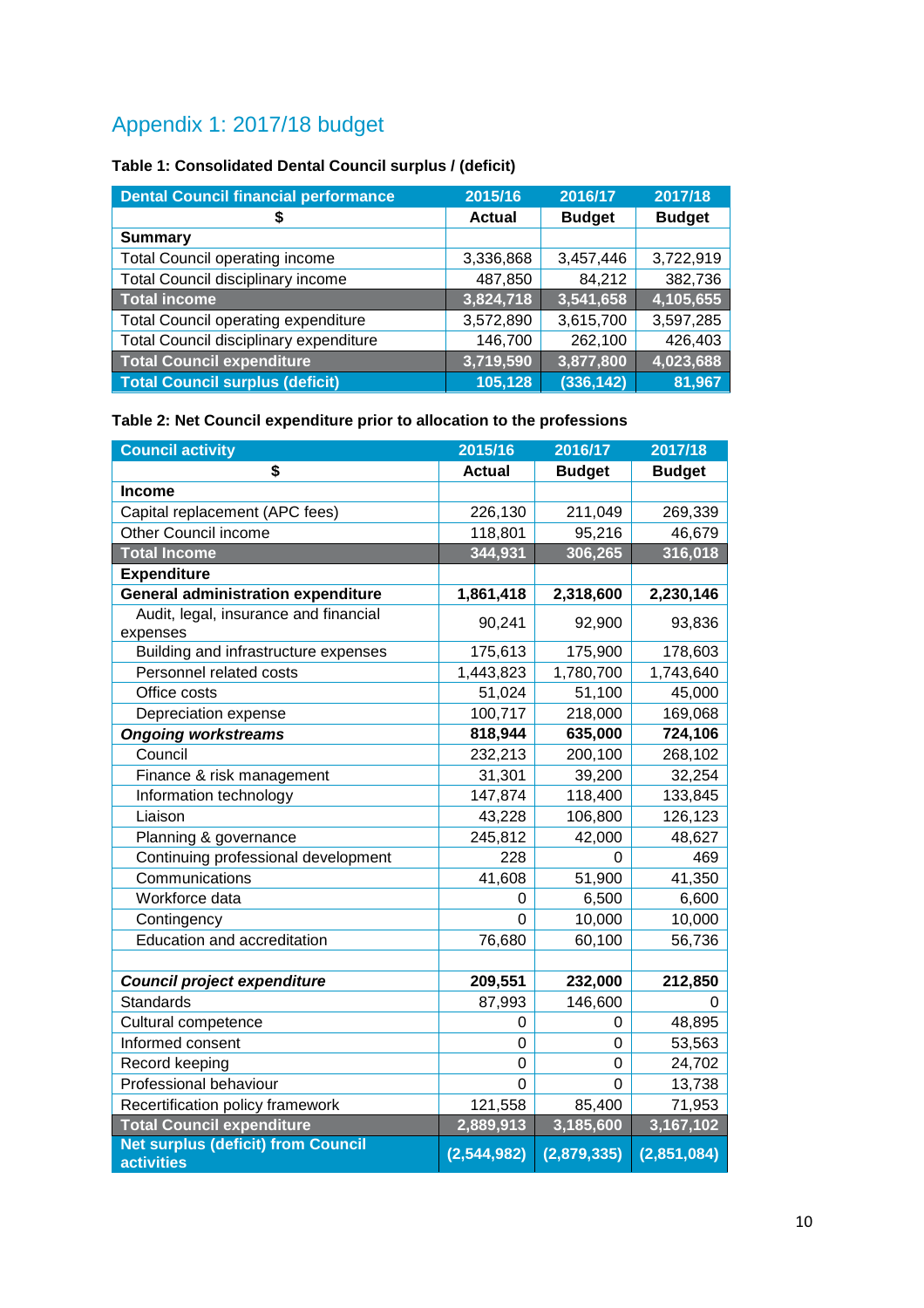| <b>Comparison of cost</b><br>allocation rates                               | <b>Council</b> | <b>Dentists</b> | <b>Hygienists</b> | <b>Therapists</b> | <b>Technicians</b> | <b>Total</b> |
|-----------------------------------------------------------------------------|----------------|-----------------|-------------------|-------------------|--------------------|--------------|
| Year ended 31 March 17<br>net Council expenditure<br>including depreciation | 3,120,423      |                 |                   |                   |                    |              |
| Less: capital replacement<br>fee                                            | (269, 339)     |                 |                   |                   |                    |              |
| Net surplus (deficit) from<br>Council activities as above                   | 2,851,084      |                 |                   |                   |                    |              |
|                                                                             |                |                 |                   |                   |                    |              |
| Year ended 31 March 17<br>allocation rates                                  |                | 63.4190%        | 13.7370%          | 15.3580%          | 7.4860%            | 100.0000%    |
| Cost allocation                                                             |                | 1,808,129       | 391,653           | 437,869           | 213,432            | 2,851,084    |
|                                                                             |                |                 |                   |                   |                    |              |
| Plan 17/18 allocation rates                                                 |                | 60.4706%        | 15.0457%          | 16.9312%          | 7.5525%            | 100.0000%    |
| Cost allocation                                                             |                | 1,724,067       | 428,966           | 482,723           | 215,328            | 2,851,084    |
| Variance                                                                    |                | (84,061)        | 37,312            | 44,853            | 1,896              | 01           |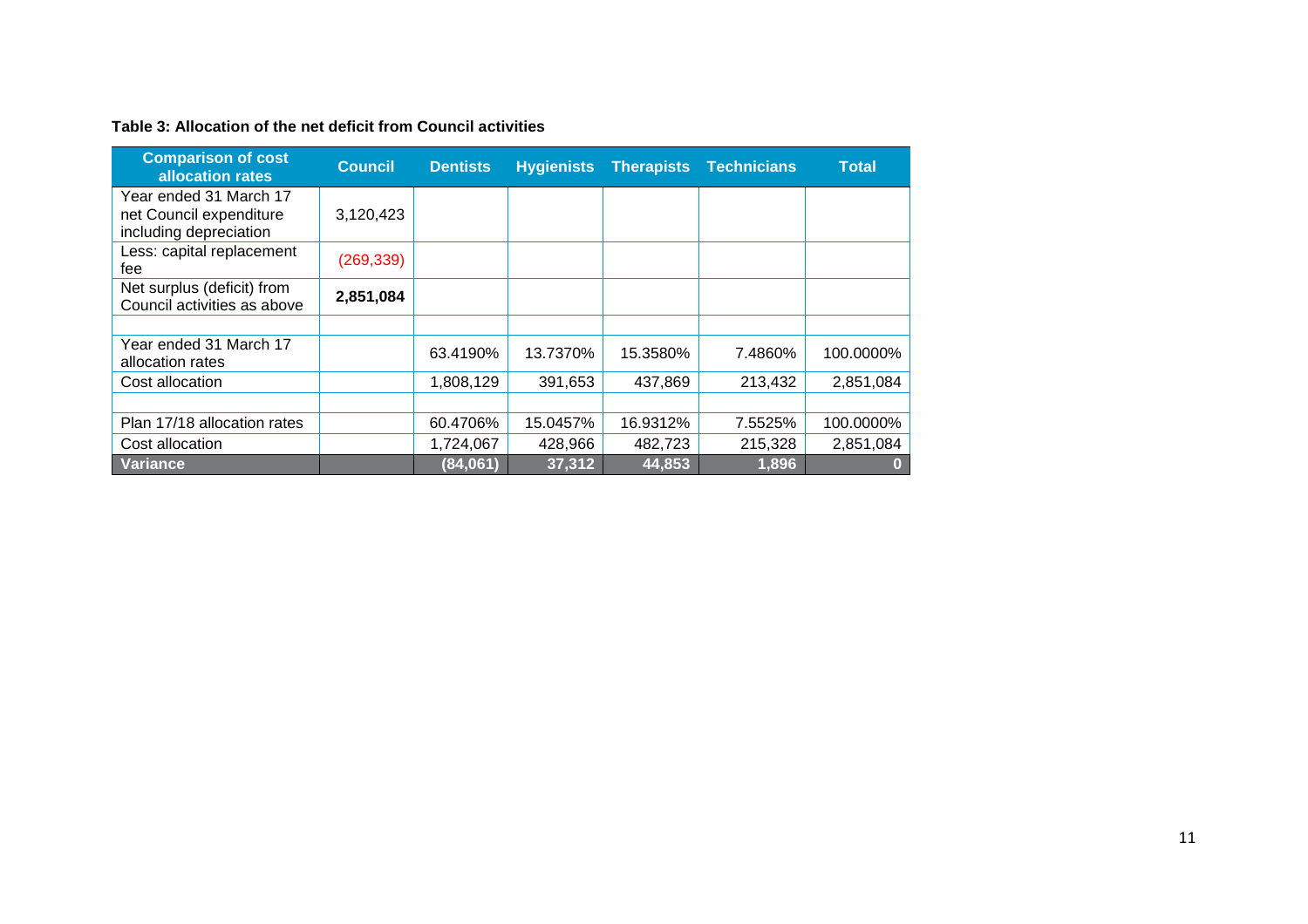#### **Table 4: Budgeted operating surplus / (deficit) by profession**

|                                                      |                |                 |                   |                   |                    | Oral                    |              |
|------------------------------------------------------|----------------|-----------------|-------------------|-------------------|--------------------|-------------------------|--------------|
| 2017/18 budgeted surplus / (deficit)                 | <b>Council</b> | <b>Dentists</b> | <b>Hygienists</b> | <b>Therapists</b> | <b>Technicians</b> | health<br>therapists    | <b>Total</b> |
| <b>Income</b>                                        |                |                 |                   |                   |                    |                         |              |
| From recertification (APC fees)                      |                | 1,864,688       | 398,633           | 497,854           | 192,737            | 0                       | 2,953,912    |
| From capital replacement (APC fees)                  | 269,339        | $\Omega$        | $\Omega$          | 0                 | $\Omega$           | 0                       | 269,339      |
| From other activities                                | 46,679         | 286,537         | 70,056            | 66,069            | 30,326             | 0                       | 499,667      |
| <b>Total income</b>                                  | 316,018        | 2,151,226       | 468,689           | 563,923           | 223,064            | $\overline{\mathbf{0}}$ | 3,722,919    |
| <b>Expenditure</b>                                   |                |                 |                   |                   |                    |                         |              |
| General administration (Secretariat)                 | 2,230,146      | 0               | 0                 | 0                 | 0                  | 0                       | 2,230,146    |
| Council ongoing workstreams                          | 724,106        | $\Omega$        | 0                 | $\Omega$          | 0                  | 0                       | 724,106      |
| Council project expenditure                          | 212,850        | $\Omega$        | $\Omega$          | 0                 | $\Omega$           | 0                       | 212,850      |
| Profession ongoing workstreams                       | 0              | 310,779         | 24,168            | 48,870            | 16,166             | 8,720                   | 408,703      |
| Profession project expenditure                       | 0              | 0               | 0                 | 0                 | 0                  | 21,480                  | 21,480       |
| <b>Total Council expenditure</b>                     | 3,167,102      | 310,779         | 24,168            | 48,870            | 16,166             | 30,200                  | 3,597,285    |
| <b>Net surplus (deficit)</b>                         | (2,851,084)    | 1,840,447       | 444,520           | 515,052           | 206,898            | (30, 200)               | 125,634      |
| Allocation                                           |                | 60.4706%        | 15.0457%          | 16.9312%          | 7.5525%            | 0.0000%                 | 100%         |
|                                                      |                |                 |                   |                   |                    |                         |              |
| <b>Income</b>                                        |                |                 |                   |                   |                    |                         |              |
| From recertification (APC fees)                      | 0              | 1,864,688       | 398,633           | 497,854           | 192,737            | 0                       | 2,953,912    |
| From capital replacement (APC fees)                  | 0              | 162,871         | 40,524            | 45,602            | 20,342             | 0                       | 269,339      |
| From other activities                                | 0              | 314,764         | 77,079            | 73,973            | 33,852             | 0                       | 499,667      |
| <b>Total income</b>                                  | $\bf{0}$       | 2,342,324       | 516,236           | 617,429           | 246,931            | $\overline{\mathbf{0}}$ | 3,722,919    |
| <b>Expenditure</b>                                   |                |                 |                   |                   |                    |                         |              |
| General administration (Secretariat)                 | 0              | 1,348,583       | 335,541           | 377,591           | 168,432            | 0                       | 2,230,146    |
| Council ongoing workstreams                          | 0              | 437,871         | 108,947           | 122,600           | 54,688             | 0                       | 724,106      |
| Council project expenditure                          | 0              | 128,711         | 32,025            | 36,038            | 16,075             | 0                       | 212,850      |
| Profession ongoing workstreams                       | $\mathbf 0$    | 310,779         | 24,168            | 48,870            | 16,166             | 8,720                   | 408,703      |
| Profession project expenditure                       | 0              | $\Omega$        | 0                 | 0                 | $\Omega$           | 21,480                  | 21,480       |
| <b>Total Council expenditure</b>                     | $\bf{0}$       | 2,225,944       | 500,681           | 585,099           | 255,361            | 30,200                  | 3,597,285    |
| <b>Net surplus (deficit) from Council activities</b> | $\bf{0}$       | 116,379         | 15,555            | 32,330            | (8, 430)           | (30, 200)               | 125,634      |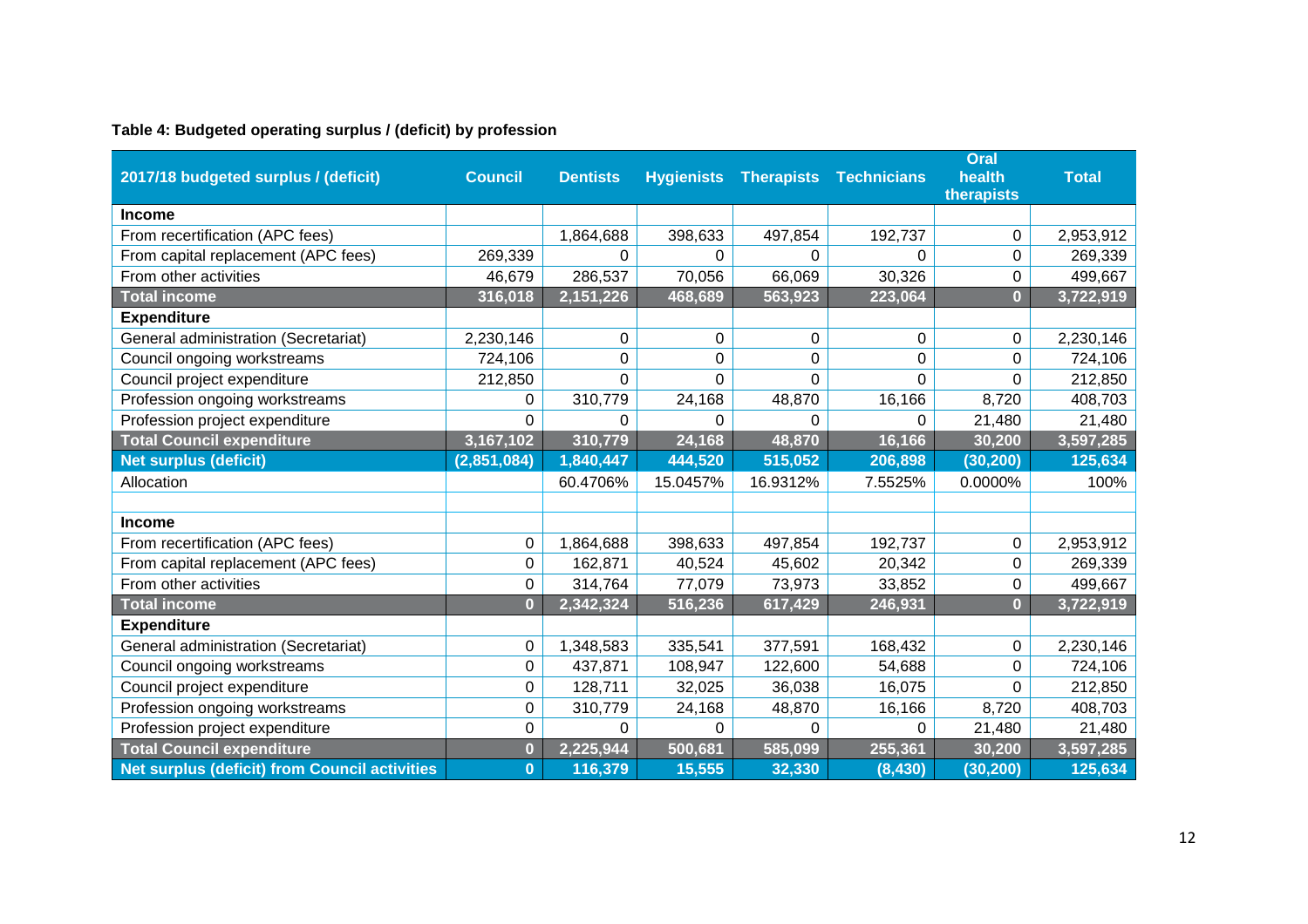## **Table 5: Capital expenditure**

| <b>Capex item</b> | 2015/16       | 2016/17       | 2017/18       |
|-------------------|---------------|---------------|---------------|
| \$000's           | <b>Actual</b> | <b>Budget</b> | <b>Budget</b> |
| Computer hardware | 12            | 30            | 5             |
| Office equipment  | 0             | 10            | 5             |
| Office furniture  | 21            | 15            | 10            |
| Computer software | 7             | 365           | 411           |
| Office refit      | 169           | 5             | 0             |
| <b>Total</b>      | 210           | 425           | 431           |

## **Table 6: Proposed 2017 APC fee and disciplinary levy for dentists and dental specialists**

| <b>Proposed APC fee and disciplinary levy</b>         | 2015/16       | 2016/17       | 2017/18         |
|-------------------------------------------------------|---------------|---------------|-----------------|
|                                                       | <b>Actual</b> | <b>Actual</b> | <b>Proposed</b> |
| APC fee                                               | 971.98        | 815.19        | 812.60          |
| Capital replacement reserve                           | 58.79         | 55.64         | 62.71           |
| Minimum reserve top-up / (refund)                     | (305.50)      | 0.00          | 12.85           |
| <b>Total APC fee</b>                                  | 725.27        | 870.83        | 888.16          |
| Disciplinary levy                                     | 144.52        | 132.13        | 172.69          |
| Minimum reserve top-up / (refund)                     | 0.00          | (35.79)       | (12.79)         |
| <b>Total disciplinary levy</b>                        | 144.52        | 96.34         | 159.90          |
| Total proposed APC fee and disciplinary levy excl GST | 869.79        | 967.17        | 1,048.06        |
| <b>GST</b>                                            | 130.47        | 145.08        | 157.21          |
| Total proposed APC fee and disciplinary levy incl GST | 1,000.26      | 1,112.25      | 1,205.27        |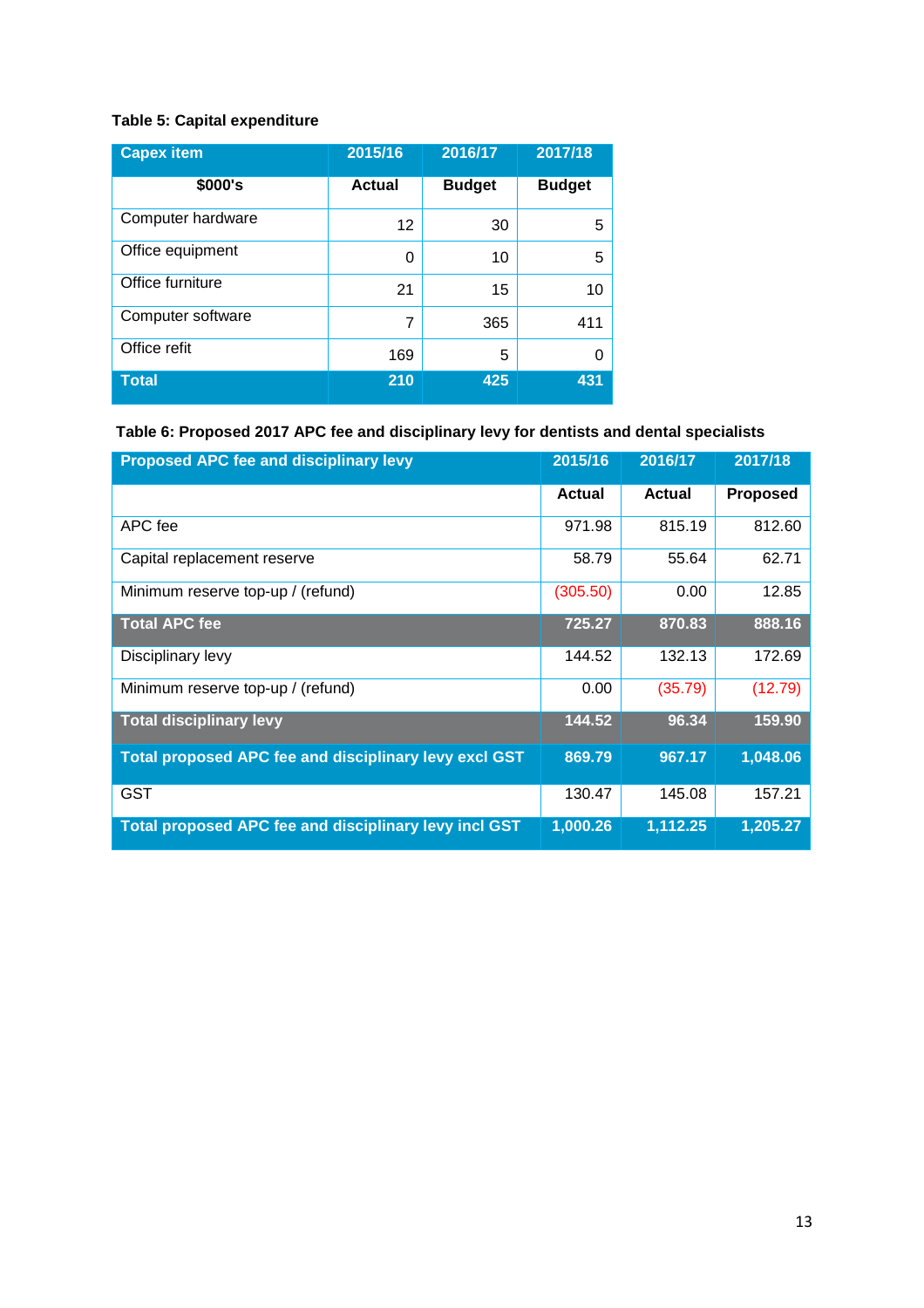#### **Table 7: Proposed 2017 APC fee and disciplinary levy for dental hygienists and orthodontic auxiliaries**

| <b>Proposed APC fee and disciplinary levy</b>                | 2015/16       | 2016/17  | 2017/18         |
|--------------------------------------------------------------|---------------|----------|-----------------|
|                                                              | <b>Actual</b> | Actual   | <b>Proposed</b> |
| APC fee                                                      | 713.39        | 799.50   | 502.34          |
| Capital replacement reserve                                  | 58.79         | 55.64    | 62.71           |
| Minimum reserve top-up / (refund)                            | (186.51)      | (208.26) | (3.42)          |
| <b>Total APC fee</b>                                         | 585.67        | 646.88   | 561.62          |
| <b>Disciplinary levy</b>                                     | 0.00          | 0.00     | 14.39           |
| Minimum reserve top-up / (refund)                            | 31.00         | (42.97)  | (18.72)         |
| <b>Total disciplinary levy</b>                               | 31.00         | (42.97)  | (4.34)          |
| Total proposed APC fee and disciplinary levy excl GST        | 616.67        | 603.91   | 557.29          |
| <b>GST</b>                                                   | 92.50         | 90.59    | 83.59           |
| <b>Total proposed APC fee and disciplinary levy incl GST</b> | 709.17        | 694.49   | 640.88          |

#### Table 8: Proposed 2017 APC fee and disciplinary levy for dental therapists

| <b>Proposed APC fee and disciplinary levy</b>         | 2015/16       | 2016/17  | 2017/18         |
|-------------------------------------------------------|---------------|----------|-----------------|
|                                                       | <b>Actual</b> | Actual   | <b>Proposed</b> |
| APC fee                                               | 654.91        | 742.71   | 548.46          |
| Capital replacement reserve                           | 58.79         | 55.64    | 62.71           |
| Minimum reserve top-up / (refund)                     | (175.23)      | (102.90) | 12.81           |
| <b>Total APC fee</b>                                  | 538.47        | 695.45   | 623.99          |
| <b>Disciplinary levy</b>                              | 0.00          | 0.00     | 5.88            |
| Minimum reserve top-up / (refund)                     | 24.44         | (46.27)  | (8.13)          |
| <b>Total disciplinary levy</b>                        | 24.44         | (46.27)  | (2.24)          |
| Total proposed APC fee and disciplinary levy excl GST | 562.91        | 649.18   | 621.75          |
| <b>GST</b>                                            | 84.44         | 97.38    | 93.26           |
| Total proposed APC fee and disciplinary levy incl GST | 647.34        | 746.55   | 715.01          |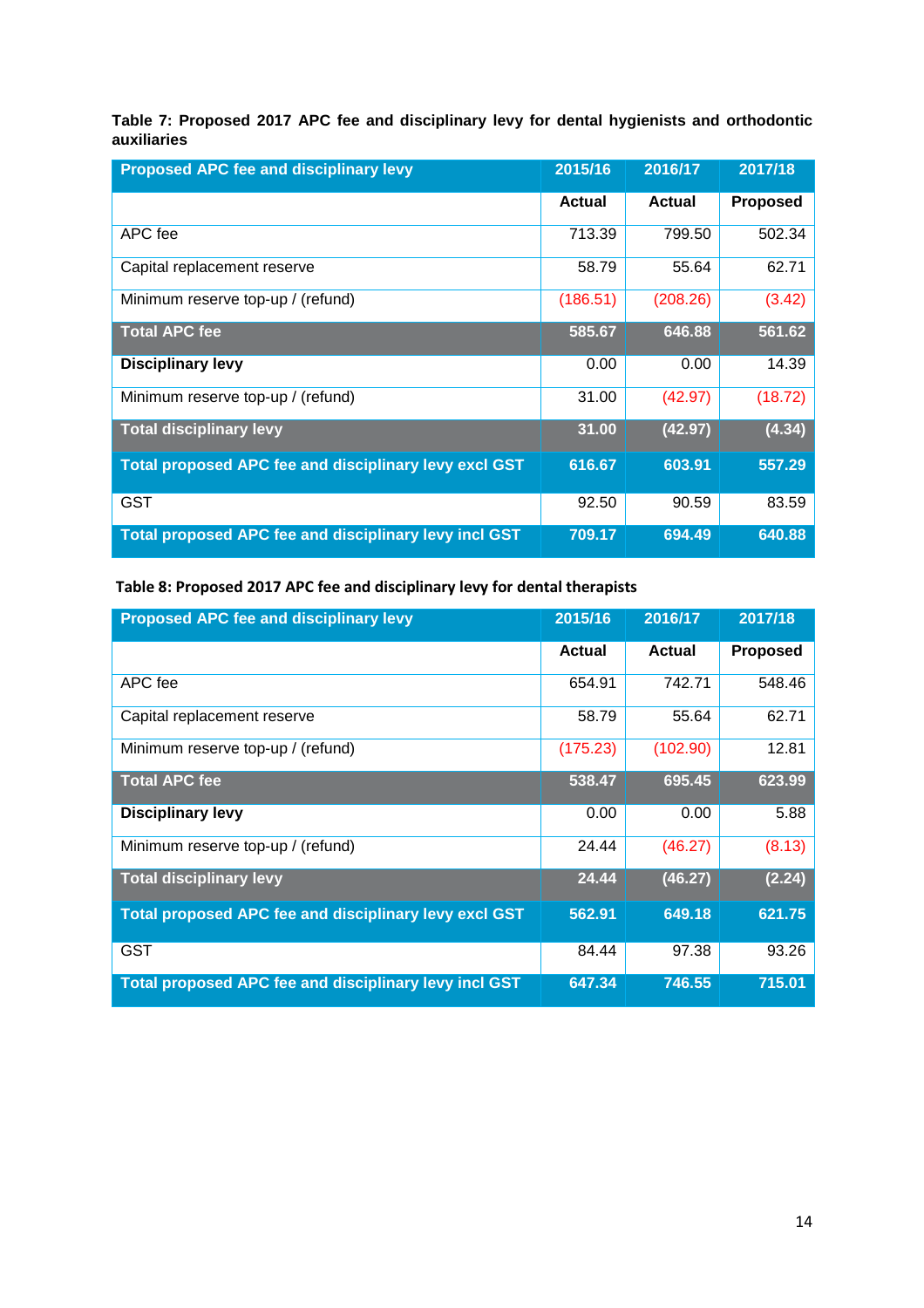Table 9: Proposed 2017 APC fee and disciplinary levy for dental technicians and clinical dental technicians

| <b>Proposed APC fee and disciplinary levy</b>                | 2015/16  | 2016/17  | 2017/18         |
|--------------------------------------------------------------|----------|----------|-----------------|
|                                                              | Actual   | Actual   | <b>Proposed</b> |
| APC fee                                                      | 755.00   | 812.65   | 604.26          |
| Capital replacement reserve                                  | 58.79    | 55.64    | 62.71           |
| Minimum reserve top-up / (refund)                            | (237.90) | (340.83) | (53.58)         |
| <b>Total APC fee</b>                                         | 575.89   | 527.46   | 613.39          |
| <b>Disciplinary levy</b>                                     | 0.00     | 0.00     | 30.84           |
| Minimum reserve top-up / (refund)                            | 168.82   | (26.75)  | (40.24)         |
| <b>Total disciplinary levy</b>                               | 168.82   | (26.75)  | (9.40)          |
| <b>Total proposed APC fee and disciplinary levy excl GST</b> | 744.71   | 500.71   | 603.99          |
| <b>GST</b>                                                   | 111.71   | 75.11    | 90.60           |
| Total proposed APC fee and disciplinary levy incl GST        | 856.42   | 575.82   | 694.59          |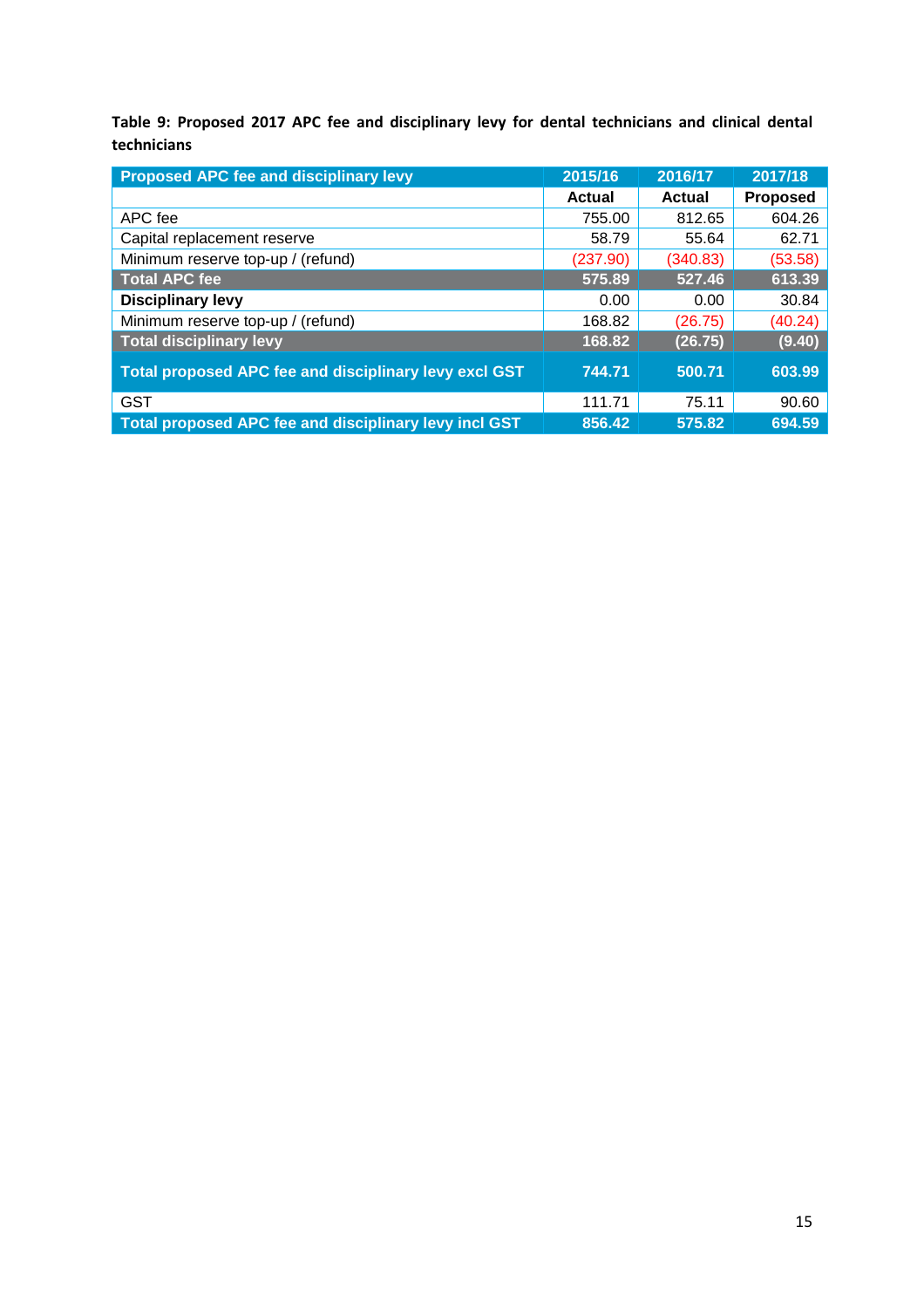## Appendix 2: Other fees

| Fee                                                                                                                                                                                                                                                | <b>Current</b><br>fee<br>\$ | Proposed<br>fee<br>\$ |
|----------------------------------------------------------------------------------------------------------------------------------------------------------------------------------------------------------------------------------------------------|-----------------------------|-----------------------|
| <b>Retention fee</b>                                                                                                                                                                                                                               | 108.00                      | 110.16                |
| Application fee to transfer from non-practising to practising status,<br>where application is subject to Council's recency of practice policy                                                                                                      | 273.89                      | 279.36                |
| Application for registration fee                                                                                                                                                                                                                   | 456.48                      | 465.61                |
| Application for assessment of prescribed qualifications and experience to<br>be registered                                                                                                                                                         | 684.73                      | 698.43                |
| Application for assessment of non-prescribed qualifications and<br>experience to be registered under section 15(2) of the Act for Dentists,<br>hygienists, therapists, clinical dental technicians, dental technicians,<br>orthodontic auxiliaries | 2,988.18                    | 3,047.95              |
| Application for assessment of non-prescribed specialist qualifications and<br>experience to be registered under section 15(2) of the Act for dental<br>specialists                                                                                 | 3,935.40                    | 4,014.11              |
| Resubmission of application for assessment of non-<br>prescribed qualifications and experience to be registered under section<br>15(2) of the Act                                                                                                  | 2,681.25                    | 2,734.88              |
| Application for removal of an exclusion(s) on the scope of practice after<br>completion of a Dental Council approved course for hygienists, therapists<br>and orthodontic auxiliaries                                                              | 251.06                      | 256.08                |
| Application for removal of an exclusion(s) on the scope of practice after<br>completion of a course not approved by the Dental Council for hygienists,<br>therapists and orthodontic auxiliaries                                                   | 456.48                      | 465.61                |
| Application for registration with a prescribed qualification in an<br>additional scope of practice for therapists and clinical dental technicians                                                                                                  | 456.48                      | 465.61                |
| Application for registration with a non-prescribed qualification in an<br>additional scope of practice for therapists and clinical dental technicians                                                                                              | 705.75                      | 719.86                |
| Application to undertake supervised activities for orthodontic auxiliaries<br>while undertaking an approved training course.                                                                                                                       | 91.29                       | 93.11                 |
|                                                                                                                                                                                                                                                    |                             |                       |
| The New Zealand Dental Hygiene Registration Examination                                                                                                                                                                                            |                             |                       |
| NZDHREX - written examination where there is less than a total of 5<br>candidates sitting the same examination                                                                                                                                     | 3,069.90                    | 3,131.30              |
| NZDHREX - written examination where there is a total of 5 or more<br>candidates sitting the same examination                                                                                                                                       | 2,519.61                    | 2,570.00              |
| NZDHREX - clinical examination where there is less than a total of 5<br>candidates sitting the same examination)                                                                                                                                   | 4,751.58                    | 4,846.61              |
| NZDHREX - clinical examination where there is a total of 5 or more<br>candidates sitting the same examination                                                                                                                                      | 4,245.39                    | 4,330.30              |
|                                                                                                                                                                                                                                                    |                             |                       |
|                                                                                                                                                                                                                                                    |                             |                       |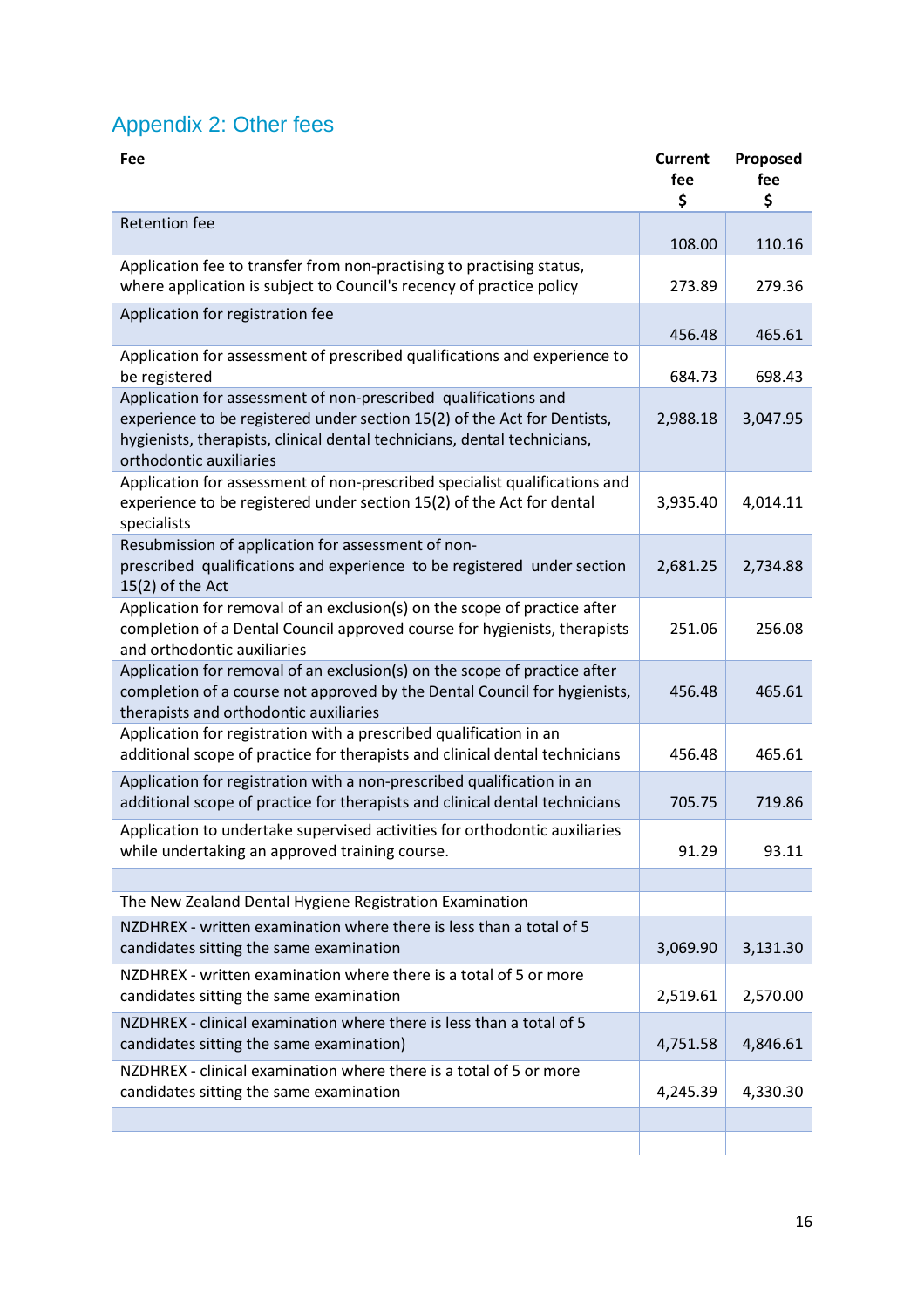| Fee                                                                                                                                                    | <b>Current</b><br>fee<br>\$ | Proposed<br>fee<br>\$ |  |
|--------------------------------------------------------------------------------------------------------------------------------------------------------|-----------------------------|-----------------------|--|
| The New Zealand Dental Therapy Registration Examination                                                                                                |                             |                       |  |
| NZDTREX - written examination where there is less than a total of 5<br>candidates sitting the same examination                                         | 3,069.90                    | 3,131.30              |  |
| NZDTREX - written examination where there is a total of 5 or more<br>candidates sitting the same examination                                           | 2,519.61                    | 2,570.00              |  |
| NZDTREX - clinical examination where there is less than a total of 5<br>candidates sitting the same examination                                        | 4,751.58                    | 4,846.61              |  |
| NZDTREX - clinical examination where there is a total of 5 or more<br>candidates sitting the same examination                                          | 4,245.39                    | 4,330.30              |  |
|                                                                                                                                                        |                             |                       |  |
| The New Zealand Dental Technology Registration Examination                                                                                             |                             |                       |  |
| NZDTechREX - Combined Examination where there is less than a total of<br>5 candidates sitting the same examination                                     | 3,795.60                    | 3,871.51              |  |
| NZDTechREX - Combined Examination where there is a total of 5 or more<br>candidates sitting the same examination                                       | 3,199.07                    | 3,263.05              |  |
|                                                                                                                                                        |                             |                       |  |
| The New Zealand Dental Specialist Registration Examinations                                                                                            |                             |                       |  |
| New Zealand Dental Specialist Registration Examination                                                                                                 | 17,918.76                   | 18,277.13             |  |
| Professional standards programme fees 1,2                                                                                                              |                             |                       |  |
| Supervision (12-month programme)                                                                                                                       | 5,878.70                    | 5,996.28              |  |
| Oversight (12-month programme)                                                                                                                         | 3,814.70                    | 3,891.00              |  |
| Competence/Recertification Programme:                                                                                                                  |                             |                       |  |
| Distance learning - per module                                                                                                                         |                             |                       |  |
|                                                                                                                                                        | 2,954.70                    | 3,013.80              |  |
| Clinical training - per practice area of training                                                                                                      | 5,056.70                    | 5,157.84              |  |
| Health programme fees $^{1,2}$                                                                                                                         |                             |                       |  |
| Drug and alcohol screening programme, set up and administration                                                                                        |                             |                       |  |
| Set-up and administration for the first 12 months                                                                                                      | 835.52                      | 852.23                |  |
| Administration fee for each 12 month period thereafter                                                                                                 | 417.76                      | 426.11                |  |
| Third party testing - fee per test                                                                                                                     | 120.00                      | 122.40                |  |
| $1$ Fee will be adjusted for any specific requirements of the individual programme and 3rd party costings at<br>the time the programme is established. |                             |                       |  |